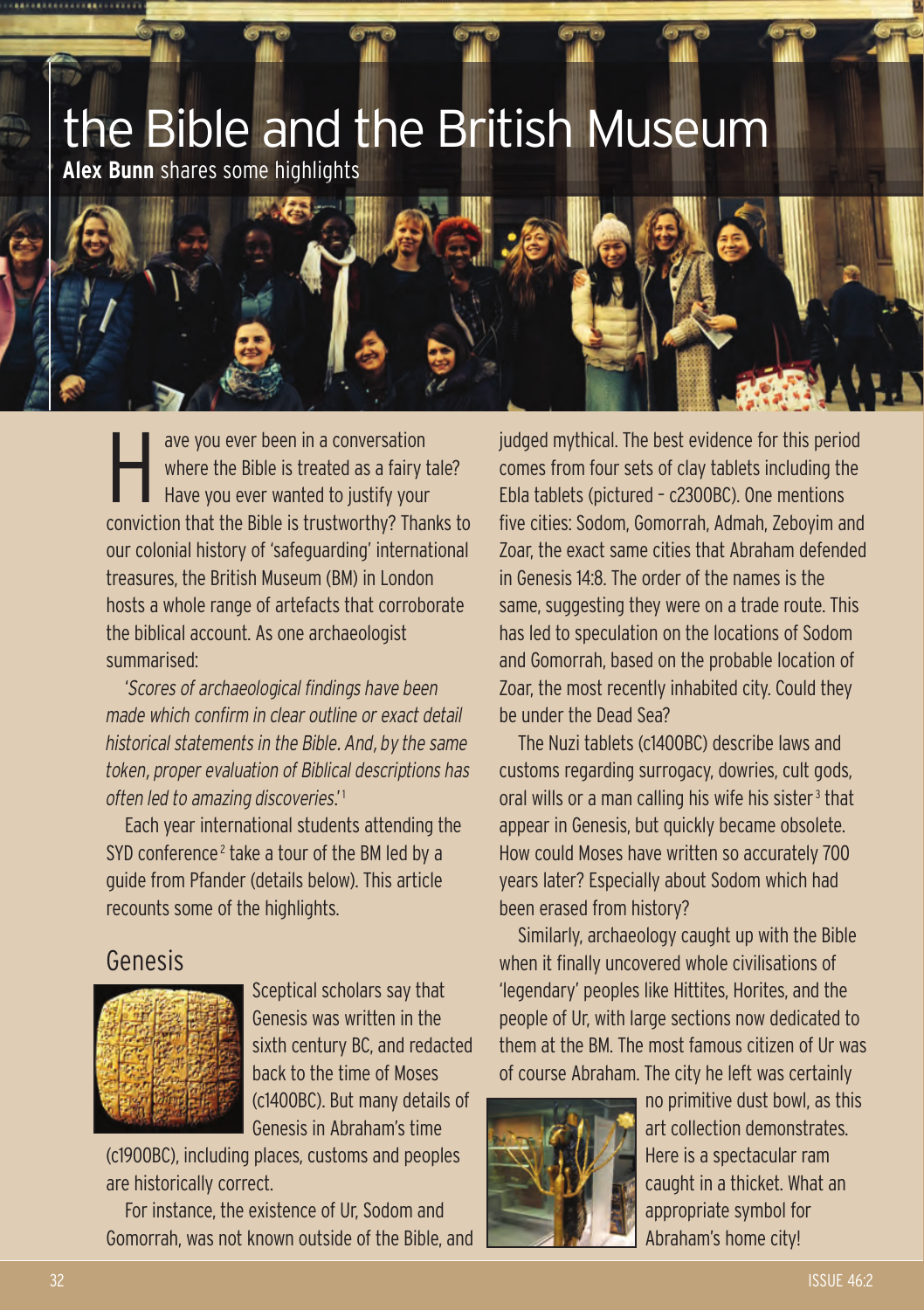

Alex Bunn is CMF Associate Head of Student Ministries (Field) and a GP in London

### the conquest of Palestine

The Armana tablets were written from the governor of Jerusalem to the pharaohs appealing for help during Joshua's conquest. They refer to the invading people as *Hapiru*, which the British Museum believe were the Hebrews, the Israelites.

# the kings of Israel



Here is the oldest depiction anywhere in the world of an Israelite king; King Jehu, <sup>4</sup> paying homage to

Shalmaneser III. Jehu had been an Israelite military captain, instructed by Elisha to oust the rebellious King Ahab, and end idolatry in Israel.

### parts of history are illuminated by the Biblical record

In 701BC King Sennacherib came from Assyria and attacked the fortified cities of Judah, including Lachish as described in 2 Kings 13-15.<sup>5</sup> There is a whole room dedicated to these campaigns with some quite grizzly reliefs, and the Taylor Prism, a clay tablet that corroborates the biblical account in seven areas. But the secular account does not explain why the king left. The Bible fills in the gap by telling us that he returned home to defend Nineveh from Tarharqa, king of Cush. <sup>6</sup> He was another character previously thought to be fictional, but the museum now has a statue to show just how real he was. On his second campaign, Sennacherib returned with an army 200,000 strong. The Hezekiah mural from Nineveh describes his advance to Jerusalem, and his subsequent return home without firing an arrow. He was assassinated by his sons as a result. But

why would he get so far and retreat? Perhaps the Bible can provide the missing detail.<sup>7</sup> Here we learn that the Lord killed 185,000 of the fighting force overnight. It's not the kind of detail that found its way onto murals and tablets, the social media of the day!

## parts of the Bible are illuminated by other historical documents

Do you remember the 'writing on the wall' of Belshazzar's feast in Daniel 5? He was a king who



would not humble himself before God, and as a result his kingdom would be given over to the Medes and Persians. For interpreting the signs, Daniel was proclaimed third highest



ruler in the kingdom. Previously, Belshazzar was thought to be fictional; even the

great historian Herodotus 100 years later didn't mention him. But only 90 years ago the Nabonidus Cylinder was unearthed, which confirms that Belshazzar was real. He was co-ruler with his early retiring father Nabonidus, the last known king of Babylon. It also explains why Belshazzar rewarded Daniel by promoting him to *third* in the kingdom, <sup>8</sup> as there were already two kings! Once again, the Bible is shown to be reliable, where it can be compared with other sources.

#### prophecy

The historicity of Daniel is contested, with sceptics proposing a late date after the events it prophesied: the fall of Babylon, and rise of Persia,